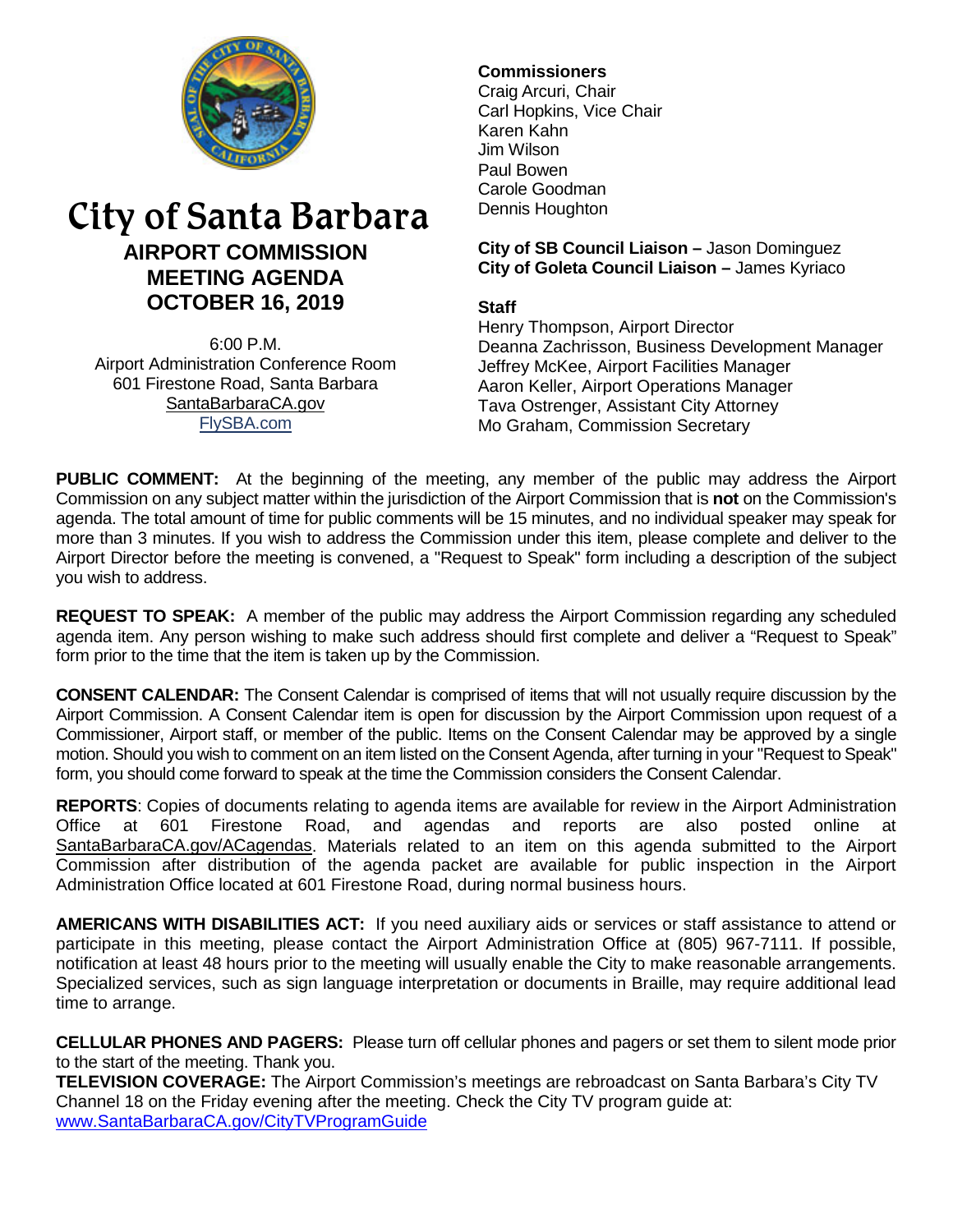# **CALL TO ORDER**

## **ROLL CALL**

## **CHANGES TO THE AGENDA**

### **NOTICES**

**1.** That on Thursday, October 10, 2019, at 5:00 pm, the Airport Commission Secretary duly posted this agenda on the bulletin board at Airport Administration.

#### **PUBLIC COMMENT**

**2.** Any member of the public may address the Airport Commission on any subject within the jurisdiction of the Commission that is **not** scheduled before them that same day. The total amount of time for public comments will be 15 minutes, and no individual speaker may speak for more than 3 minutes.

#### **LIAISON REPORTS**

**3.** City of Santa Barbara Liaison Councilmember Jason Dominguez City of Goleta Liaison Councilmember James Kyriaco

#### **DIRECTOR'S REPORT**

- **4.** Business and Development
	- Certification and Operations
	- Facilities and Maintenance
	- A. Airport Operations
		- Passenger Count
		- Aircraft Operations
		- Air Freight
	- B. Programs
		- 1. Marketing & Communications Program
		- 2. Business & Property Management
		- 3. Facility Planning & Development
		- 4. Cert & Ops
	- C. Capital Projects
		- 1. Airline Terminal Solar Project
		- 2. Terminal Projects:
			- a. SUPPS
			- b. Passenger Boarding Bridge
			- c. Gate 1
	- D. Financial Summary
	- E. City Council Approval